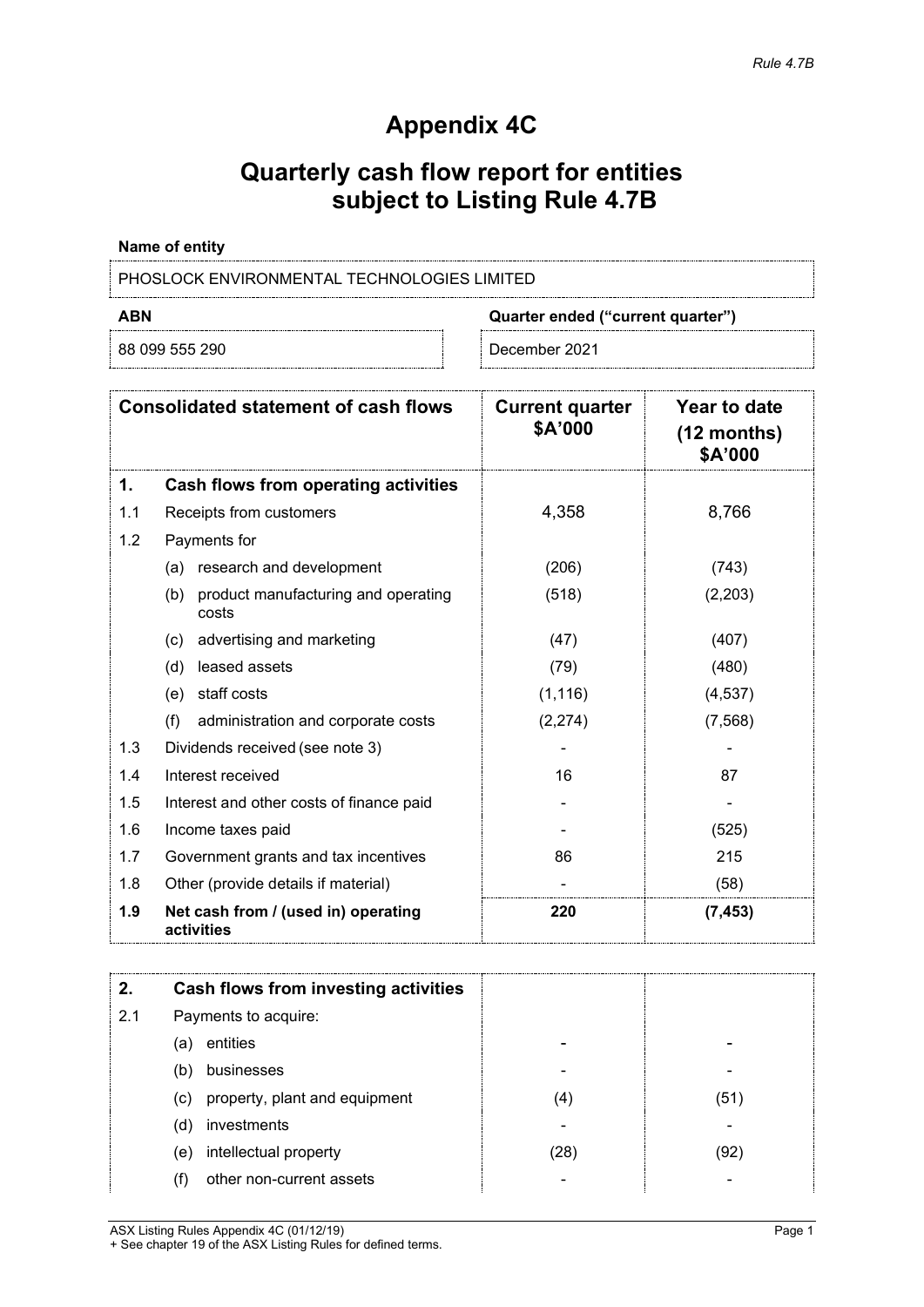|     | <b>Consolidated statement of cash flows</b>       | <b>Current quarter</b><br>\$A'000 | Year to date<br>$(12$ months)<br>\$A'000 |
|-----|---------------------------------------------------|-----------------------------------|------------------------------------------|
| 2.2 | Proceeds from disposal of:                        |                                   |                                          |
|     | entities<br>(a)                                   |                                   |                                          |
|     | (b)<br>businesses                                 |                                   |                                          |
|     | property, plant and equipment<br>(c)              |                                   |                                          |
|     | investments<br>(d)                                |                                   |                                          |
|     | intellectual property<br>(e)                      |                                   |                                          |
|     | (f)<br>other non-current assets                   |                                   |                                          |
| 2.3 | Cash flows from loans to other entities           |                                   |                                          |
| 2.4 | Dividends received (see note 3)                   |                                   |                                          |
| 2.5 | Other (provide details if material)               |                                   |                                          |
| 2.6 | Net cash from / (used in) investing<br>activities | (32)                              | (141)                                    |

| 3.   | Cash flows from financing activities                                                          |  |
|------|-----------------------------------------------------------------------------------------------|--|
| 3.1  | Proceeds from issues of equity securities<br>(excluding convertible debt securities)          |  |
| 3.2  | Proceeds from issue of convertible debt<br>securities                                         |  |
| 3.3  | Proceeds from exercise of options                                                             |  |
| 3.4  | Transaction costs related to issues of<br>equity securities or convertible debt<br>securities |  |
| 3.5  | Proceeds from borrowings                                                                      |  |
| 3.6  | Repayment of borrowings                                                                       |  |
| 3.7  | Transaction costs related to loans and<br>borrowings                                          |  |
| 3.8  | Dividends paid                                                                                |  |
| 3.9  | Other (provide details if material)                                                           |  |
| 3.10 | Net cash from / (used in) financing<br>activities                                             |  |

|     | Net increase / (decrease) in cash and<br>cash equivalents for the period |        |          |
|-----|--------------------------------------------------------------------------|--------|----------|
| 4.1 | Cash and cash equivalents at beginning of<br>period                      | 22.845 | 30,487   |
| 4.2 | Net cash from / (used in) operating<br>activities (item 1.9 above)       | 220    | (7, 453) |
| 4.3 | Net cash from / (used in) investing activities<br>(item 2.6 above)       | (32    | (141)    |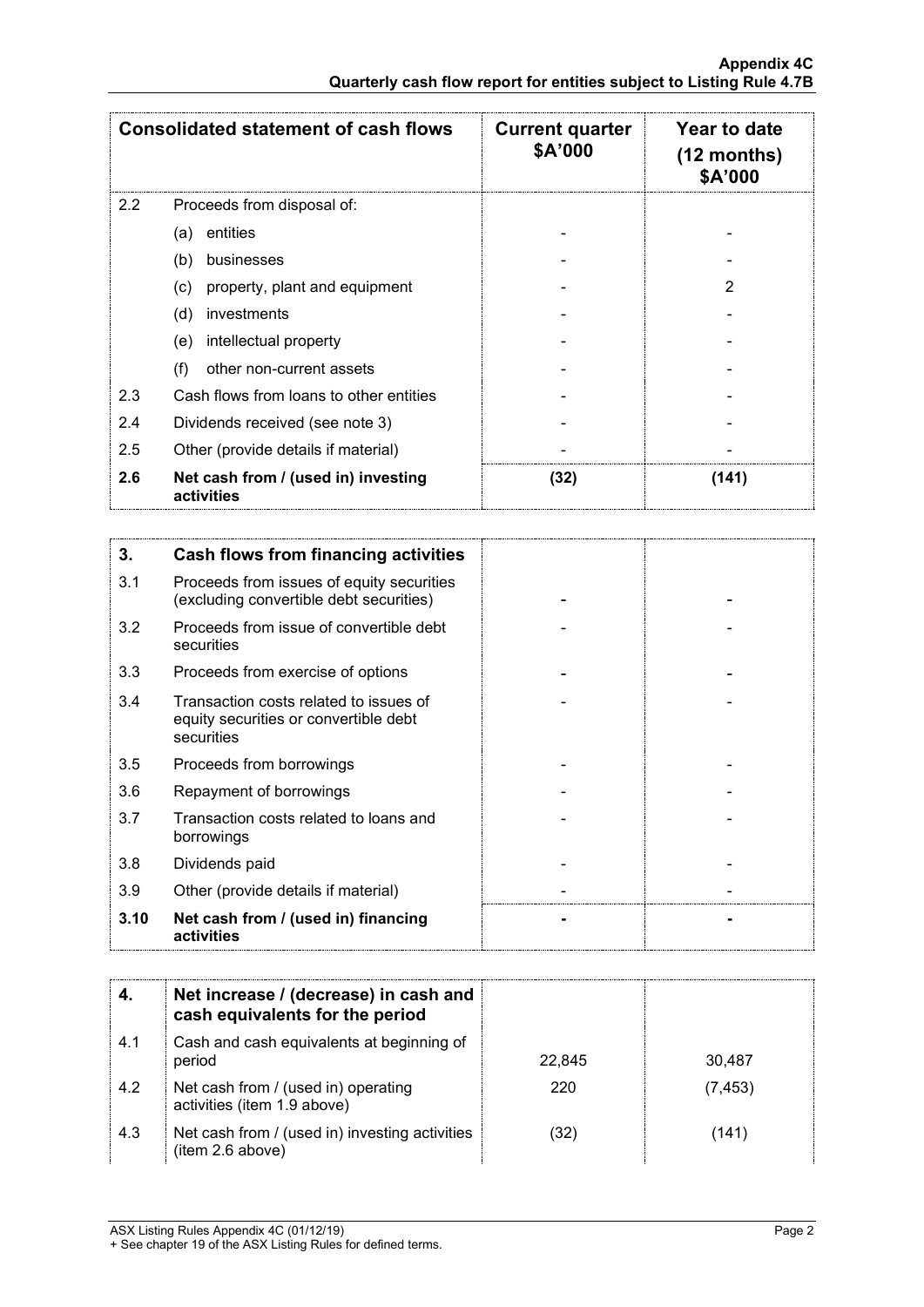|     | Consolidated statement of cash flows                                | <b>Current quarter</b><br>\$A'000 | Year to date<br>$(12$ months)<br>\$A'000 |
|-----|---------------------------------------------------------------------|-----------------------------------|------------------------------------------|
| 4.4 | Net cash from / (used in) financing activities<br>(item 3.10 above) |                                   |                                          |
| 4.5 | Effect of movement in exchange rates on<br>cash held                | .43'                              |                                          |
| 4.6 | Cash and cash equivalents at end of<br>period                       | 22.990                            | 22.990                                   |

| 5.  | Reconciliation of cash and cash<br>equivalents<br>at the end of the quarter (as shown in the<br>consolidated statement of cash flows) to the<br>related items in the accounts | <b>Current quarter</b><br>\$A'000 | <b>Previous quarter</b><br>\$A'000 |
|-----|-------------------------------------------------------------------------------------------------------------------------------------------------------------------------------|-----------------------------------|------------------------------------|
| 5.1 | Bank balances                                                                                                                                                                 | 5.587                             | 3.007                              |
| 5.2 | Call deposits                                                                                                                                                                 | 17.403                            | 19,838                             |
| 5.3 | <b>Bank overdrafts</b>                                                                                                                                                        |                                   |                                    |
| 5.4 | Other (provide details)                                                                                                                                                       |                                   |                                    |
| 5.5 | Cash and cash equivalents at end of<br>quarter (should equal item 4.6 above)                                                                                                  | 22.990                            | 22.845                             |

#### **6. Payments to related parties of the entity and their associates**

- 6.1 Aggregate amount of payments to related parties and their associates included in item 1
- **Current quarter \$A'000** - -
- 6.2 Aggregate amount of payments to related parties and their associates included in item 2

Note: if any amounts are shown in items 6.1 or 6.2, your quarterly activity report must include a description of, and an explanation for, such payments

Payments in item 6.1 are included investor relations service provided by associates of directors, and rent payment to a related parties' entity.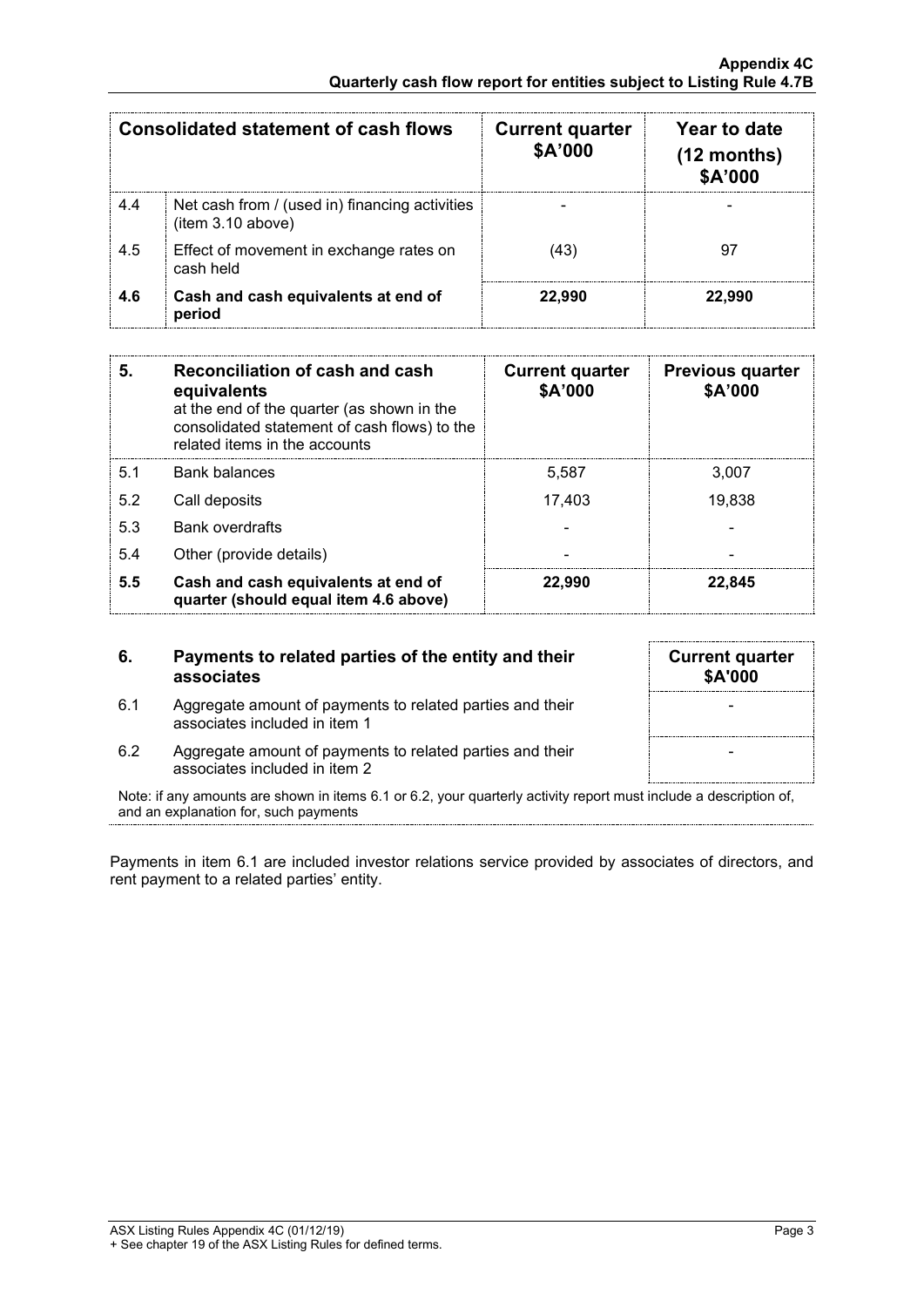## **7. Financing facilities**

*Note: the term "facility' includes all forms of financing arrangements available to the entity. Add notes as necessary for an understanding of the sources of finance available to the entity.*

- 7.1 Loan facilities
- 7.2 Credit standby arrangements
- 7.3 Other (please specify)
- 7.4 **Total financing facilities** -

| <b>Total facility</b><br>amount at quarter<br>end<br>\$A'000 | Amount drawn at<br>quarter end<br>\$A'000 |
|--------------------------------------------------------------|-------------------------------------------|
|                                                              |                                           |
|                                                              |                                           |
|                                                              |                                           |
|                                                              |                                           |

#### 7.5 **Unused financing facilities available at quarter end** -

7.6 Include in the box below a description of each facility above, including the lender, interest rate, maturity date and whether it is secured or unsecured. If any additional financing facilities have been entered into or are proposed to be entered into after quarter end,

include a note providing details of those facilities as well.

| 8.  | Estimated cash available for future operating activities                     | \$A'000 |
|-----|------------------------------------------------------------------------------|---------|
| 8.1 | Net cash from / (used in) operating activities (Item 1.9)                    | 220     |
| 8.2 | Cash and cash equivalents at quarter end (Item 4.6)                          | 22.990  |
| 8.3 | Unused finance facilities available at quarter end (Item 7.5)                |         |
| 8.4 | Total available funding (Item $8.2 +$ Item $8.3$ )                           | 22.990  |
| 8.5 | Estimated quarters of funding available (Item 8.4 divided by<br>Item $8.1$ ) | 105     |

- 8.6 If Item 8.5 is less than 2 quarters, please provide answers to the following questions:
	- 1. Does the entity expect that it will continue to have the current level of net operating cash flows for the time being and, if not, why not?

Answer: N/A

2. Has the entity taken any steps, or does it propose to take any steps, to raise further cash to fund its operations and, if so, what are those steps and how likely does it believe that they will be successful?

Answer: N/A

3. Does the entity expect to be able to continue its operations and to meet its business objectives and, if so, on what basis?

Answer: N/A